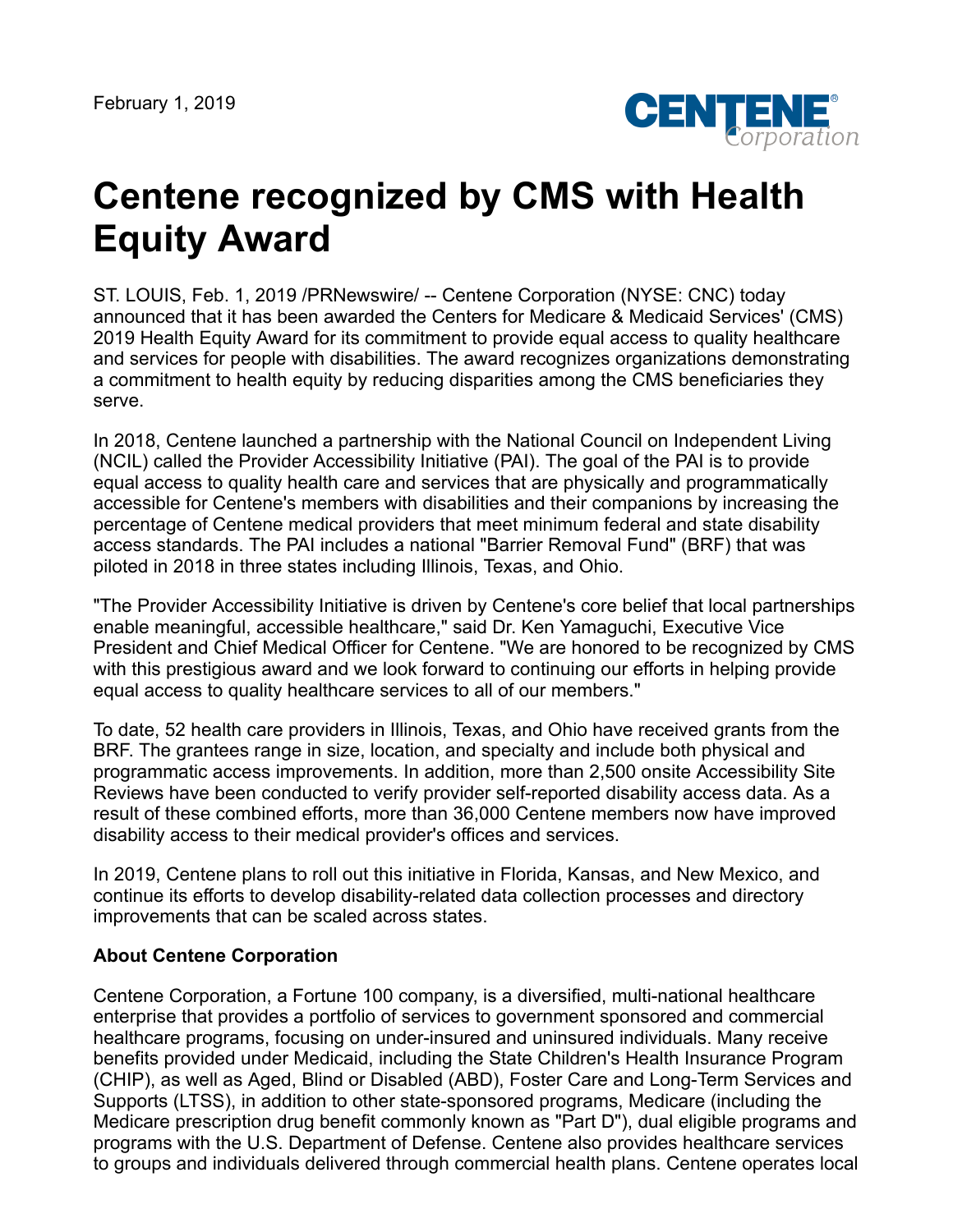health plans and offers a range of health insurance solutions. It also contracts with other healthcare and commercial organizations to provide specialty services including behavioral health management, care management software, correctional healthcare services, dental benefits management, commercial programs, home-based primary care services, life and health management, vision benefits management, pharmacy benefits management, specialty pharmacy and telehealth services.

Centene uses its investor relations website to publish important information about the Company, including information that may be deemed material to investors. Financial and other information about Centene is routinely posted and is accessible on Centene's investor relations website, <http://www.centene.com/investors>.

## **Forward-Looking Statements**

*The company and its representatives may from time to time make written and oral forwardlooking statements within the meaning of the Private Securities Litigation Reform Act (PSLRA) of 1995, including statements in this and other press releases, in presentations, filings with the Securities and Exchange Commission (SEC), reports to stockholders and in meetings with investors and analysts. In particular, the information provided in this press release may contain certain forward-looking statements with respect to the financial condition, results of operations and business of Centene and certain plans and objectives of Centene with respect thereto, including but not limited to the expected benefits of the acquisition of Health Net, Inc. (Health Net) (Health Net Acquisition) and the acquisition of New York State Catholic Health Plan, Inc., d/b/a Fidelis Care New York (Fidelis Care) (Fidelis Care Acquisition). These forward-looking statements can be identified by the fact that they do not relate only to historical or current facts. Without limiting the foregoing, forward-looking statements often use words such as "believe", "anticipate", "plan", "expect", "estimate", "intend", "seek", "target", "goal", "may", "will", "would", "could", "should", "can", "continue" and other similar words and expressions (and the negative thereof). We intend such forward-looking statements to be covered by the safe-harbor provisions for forwardlooking statements contained in PSLRA. A number of factors, variables or events could cause actual plans and results to differ materially from those expressed or implied in forward-looking statements. Such factors include, but are not limited to, Centene's ability to accurately predict and effectively manage health benefits and other operating expenses and reserves; competition; membership and revenue declines or unexpected trends; changes in healthcare practices, new technologies and advances in medicine; increased healthcare costs; changes in economic, political or market conditions; changes in federal or state laws or regulations, including changes with respect to income tax reform or government healthcare programs as well as changes with respect to the Patient Protection and Affordable Care Act and the Health Care and Education Affordability Reconciliation Act and any regulations enacted thereunder that may result from changing political conditions or judicial actions, including the ultimate outcome of the District Court decision in "Texas v. United States of America" regarding the constitutionality of the Affordable Care Act (ACA) on Friday, December 14, 2018; rate cuts or other payment reductions or delays by governmental payors and other risks and uncertainties affecting Centene's government businesses; Centene's ability to adequately price products on federally facilitated and statebased Health Insurance Marketplaces; tax matters; disasters or major epidemics; the outcome of legal and regulatory proceedings; changes in expected contract start dates; provider, state, federal and other contract changes and timing of regulatory approval of contracts; the expiration, suspension or termination of Centene's contracts with federal or state governments (including but not limited to Medicaid, Medicare, TRICARE or other customers); the difficulty of predicting the timing or outcome of pending or future litigation or government investigations; challenges to Centene's contract awards; cyber-attacks or other*